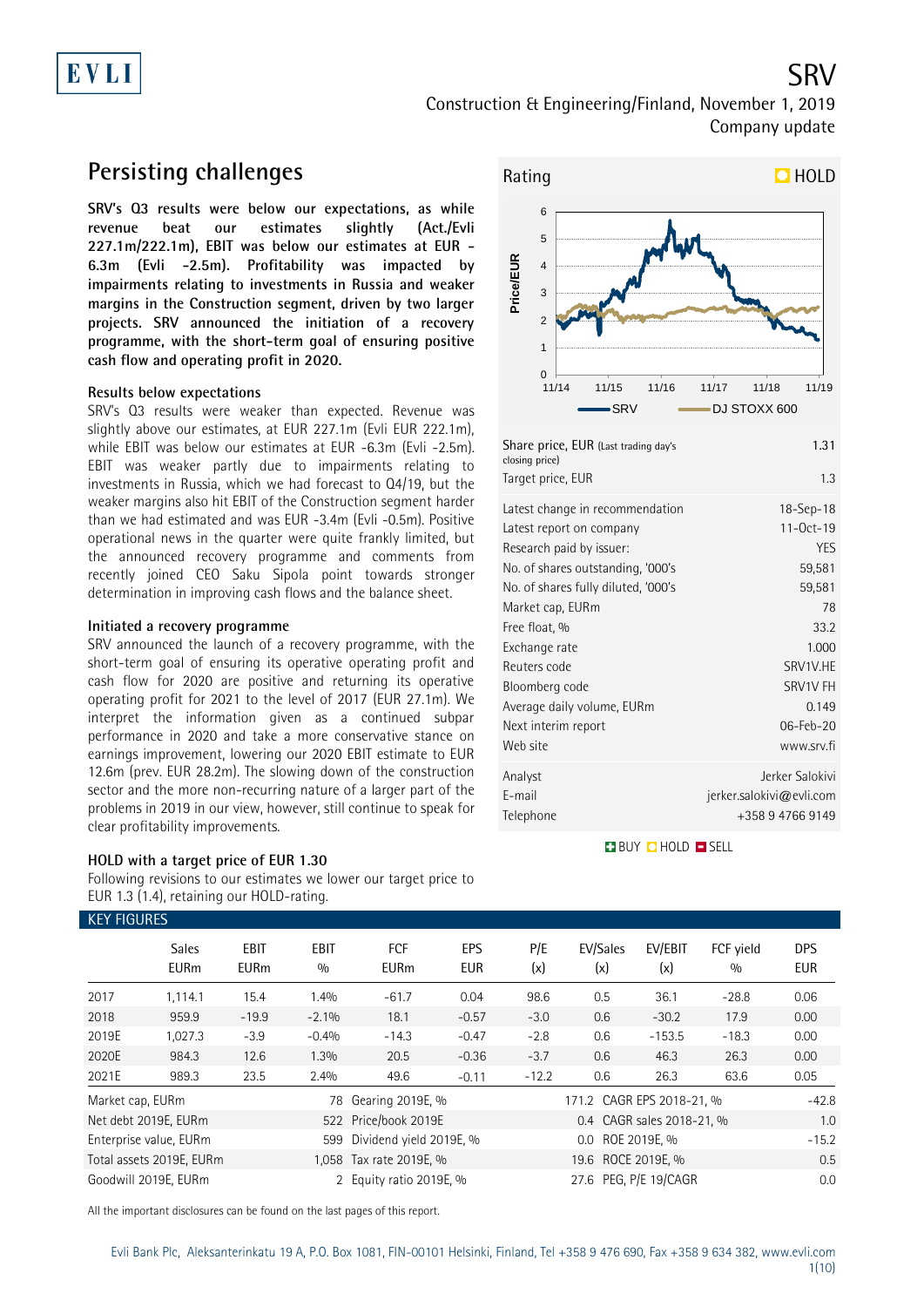## **SRV** Construction & Engineering/Finland, November 1, 2019 Company update

| <b>SRV</b>                     | 2017       | Q1/18   | Q2/18    | Q3/18    | Q4/18    | 2018     | Q1/19   | Q2/19    | $Q_3/19$ | Q4/'19E | 2019E    | 2020E    | 2021E   |
|--------------------------------|------------|---------|----------|----------|----------|----------|---------|----------|----------|---------|----------|----------|---------|
| Revenue                        | 1 1 1 4 .4 | 215.6   | 235.7    | 208.5    | 299.8    | 959.6    | 222.6   | 207.4    | 227.1    | 370.2   | 1 0 26.7 | 984.3    | 989.3   |
| change, %                      | 26.1%      | $-3.6%$ | $-17.0%$ | $-22.1%$ | $-11.6%$ | $-13.9%$ | 3.2%    | $-12.0%$ | 8.9%     | 23.5%   | 7.0%     | $-4.1%$  | 0.5%    |
|                                |            |         |          |          |          |          |         |          |          |         |          |          |         |
| Operative operating profit     | 27.1       | $-5.1$  | $-3.4$   | $-3.1$   | 1.5      | $-10.1$  | 0.5     | $-3.1$   | $-7.0$   | 2.3     | $-7.3$   | 12.6     | 23.5    |
| -margin                        | 2.4%       | $-2.4%$ | $-1.4%$  | $-1.5%$  | 0.5%     | $-1.1%$  | 0.2%    | $-1.5%$  | $-3.1%$  | 0.6%    | $-0.7%$  | 1.3%     | 2.4%    |
| Items affecting comparability* | $-11.7$    | $-3.7$  | $-2.1$   | $-2.6$   | $-1.4$   | $-9.8$   | 2.8     | 0.0      | 0.6      | 0.0     | 3.4      | 0.0      | 0.0     |
| Operating profit               | 15.4       | $-8.8$  | $-5.5$   | $-5.7$   | 0.1      | $-19.9$  | 3.3     | $-3.2$   | $-6.3$   | 2.3     | $-3.9$   | 12.6     | 23.5    |
| -margin                        | 1.4%       | $-4.1%$ | $-2.3%$  | $-2.7%$  | 0.0%     | $-2.1%$  | 1.5%    | $-1.5%$  | $-2.8%$  | 0.6%    | $-0.4%$  | 1.3%     | 2.4%    |
|                                |            |         |          |          |          |          |         |          |          |         |          |          |         |
| Net financials                 | $-10.7$    | $-3.4$  | $-4.3$   | $-3.5$   | $-6.3$   | $-17.5$  | $-3.6$  | $-7.7$   | $-7.6$   | $-8.0$  | $-26.9$  | $-29.0$  | $-24.0$ |
| Pre-tax profit                 | 4.6        | $-12.2$ | $-9.8$   | $-9.1$   | $-6.2$   | $-37.3$  | $-0.3$  | $-10.8$  | $-14.0$  | $-5.7$  | $-30.8$  | $-16.4$  | $-0.5$  |
| Income taxes                   | 1.2        | 1.5     | 1.3      | 1.0      | 2.3      | 6.1      | 0.7     | 1.9      | 2.3      | 1.1     | 6.0      | 3.3      | 0.1     |
| Non-controlling interest       | 0.2        | 0.2     | 0.3      | 0.3      | 0.3      | 1.1      | $-0.7$  | 0.0      | 0.0      | 0.0     | $-0.7$   | 0.0      | 0.0     |
| Net earnings                   | 6.0        | $-10.5$ | $-8.2$   | $-7.8$   | $-4.0$   | $-30.1$  | $-0.4$  | $-9.0$   | $-11.7$  | $-4.6$  | $-25.7$  | $-13.2$  | $-0.4$  |
| EPS**                          | 0.05       | $-0.19$ | $-0.34$  | $-0.14$  | $-0.08$  | $-0.56$  | $-0.02$ | $-0.18$  | $-0.22$  | $-0.09$ | $-0.51$  | $-0.23$  | $-0.02$ |
|                                |            |         |          |          |          |          |         |          |          |         |          |          |         |
| Construction                   | 2017       | Q1/18   | Q2/18    | Q3/18    | Q4/18    | 2018     | Q1/19   | Q2/19    | Q3/19    | Q4/'19E | 2019E    | 2020E    | 2021E   |
| Revenue                        |            | 214.7   | 234.5    | 207.7    | 298.5    | 955.4    | 221.9   | 206.7    | 225.9    | 368.7   | 1 022.7  | 978.0    | 982.3   |
| change, %                      |            |         |          |          |          |          | 3.4%    | $-11.9%$ | 8.8%     | 23.5%   | 7.0%     | $-4.4%$  | 0.4%    |
|                                |            |         |          |          |          |          |         |          |          |         |          |          |         |
| <b>Business construction</b>   |            | 155.4   | 166.7    | 160.3    | 183.9    | 666.3    | 144.9   | 162.6    | 171.2    | 178.9   | 657.6    | 672.0    | 651.8   |
| change, %                      |            |         |          |          |          |          | $-6.8%$ | $-2.5%$  | 6.8%     | $-2.7%$ | $-1.3%$  | 2.2%     | $-3.0%$ |
| Housing construction           |            | 59.3    | 67.8     | 47.4     | 114.6    | 289.1    | 77.0    | 43.6     | 54.7     | 189.8   | 365.1    | 306.0    | 330.5   |
| change, %                      |            |         |          |          |          |          | 29.8%   | $-35.7%$ | 15.4%    | 65.6%   | 26.3%    | $-16.2%$ | 8.0%    |
|                                |            |         |          |          |          |          |         |          |          |         |          |          |         |
| Operating profit               |            | $-3.2$  | $-1.1$   | $-1.6$   | $-7.5$   | $-13.4$  | 4.8     | 2.0      | $-3.5$   | 8.8     | 12.1     | 19.6     | 27.5    |
| -margin                        |            | $-1.5%$ | $-0.5%$  | $-0.8%$  | $-2.5%$  | $-1.4%$  | 2.2%    | 1.0%     | $-1.5%$  | 2.4%    | 1.2%     | 2.0%     | 2.8%    |
| Investments                    | 2017       | Q1/18   | Q2/18    | Q3/18    | Q4/18    | 2018     | Q1/19   | Q2/19    | Q3/19    | Q4/'19E | 2019E    | 2020E    | 2021E   |
| Revenue                        |            | 1.2     | 1.2      | 1.2      | 1.0      | 4.6      | 1.3     | 1.5      | 1.4      | 1.5     | 5.7      | 6.3      | 7.0     |
| change, %                      |            |         |          |          |          |          | 8.3%    | 25.0%    | 16.7%    | 50.0%   | 23.9%    | 10.5%    | 11.1%   |
|                                |            |         |          |          |          |          |         |          |          |         |          |          |         |
| Operative operating profit     |            | $-1.9$  | $-0.8$   | $-1.1$   | $-4.0$   | $-7.8$   | $-2.7$  | $-1.9$   | $-3.7$   | $-5.0$  | $-13.3$  | $-4.0$   | $-1.0$  |
| Items affecting comparability* |            | $-3.7$  | $-2.1$   | $-2.6$   | $-1.4$   | $-9.8$   | 2.8     | 0.0      | 0.6      | 0.0     | 3.4      | 0.0      | 0.0     |
| Operating profit               |            | $-5.6$  | $-2.9$   | $-3.7$   | $-5.4$   | $-17.6$  | 0.1     | $-1.9$   | $-3.1$   | $-5.0$  | $-9.9$   | $-4.0$   | $-1.0$  |
|                                |            |         |          |          |          |          |         |          |          |         |          |          |         |
| Other operations and elim.     | 2017       | Q1/18   | Q2'18    | Q3/18    | Q4/18    | 2018     | Q1/19   | Q2/19    | Q3/19    | Q4/'19E | 2019E    | 2020E    | 2021E   |
| Revenue                        | 0.4        | $-0.3$  | 0.0      | $-0.4$   | 0.3      | $-0.4$   | $-0.6$  | $-0.8$   | $-0.3$   | 0.0     | $-1.7$   | 0.0      | 0.0     |
| Operating profit               | $-4.8$     | 0.0     | $-1.5$   | $-0.4$   | 13.0     | 11.1     | $-1.6$  | $-3.2$   | 0.2      | $-1.5$  | $-6.1$   | $-3.0$   | $-3.0$  |

\*Foreign exchage rate impact, \*\*incl. tax adjusted hybrid interest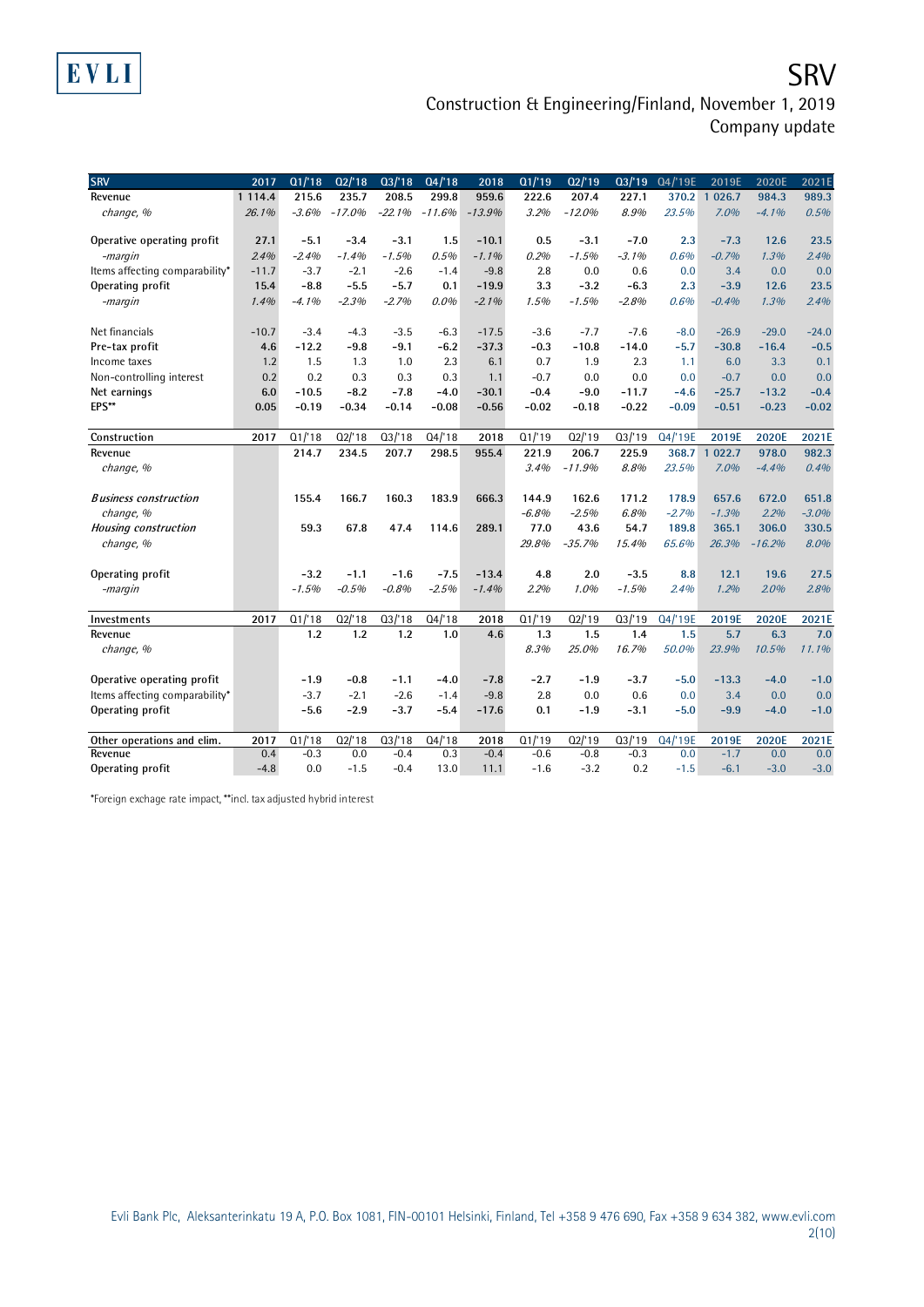| <b>INTERIM FIGURES</b>               |          |          |          |          |             |        |          |          |          |          |          |         |
|--------------------------------------|----------|----------|----------|----------|-------------|--------|----------|----------|----------|----------|----------|---------|
| EVLI ESTIMATES, EURm                 | 201801   | 201802   | 201803   | 201804   | 2018        | 201901 | 201902   | 201903   | 2019Q4E  | 2019E    | 2020E    | 2021E   |
| Net sales                            | 215.7    | 235.8    | 208.7    | 299.7    | 959.9       | 222.6  | 207.4    | 227.1    | 370.2    | 1,027.3  | 984.3    | 989.3   |
| EBITDA                               | $-7.9$   | $-4.9$   | $-4.8$   | 3.0      | $-14.6$     | 6.1    | $-0.8$   | $-2.0$   | 5.3      | 8.6      | 25.4     | 35.8    |
| EBITDA margin (%)                    | $-3.7$   | $-2.1$   | $-2.3$   | 1.0      | $-1.5$      | 2.7    | $-0.4$   | $-0.9$   | 7.4      | 0.8      | 2.6      | 3.6     |
| <b>FBIT</b>                          | $-8.8$   | $-5.5$   | $-5.7$   | 0.1      | $-19.9$     | 3.3    | $-3.1$   | $-6.4$   | 2.3      | $-3.9$   | 12.6     | 23.5    |
| EBIT margin (%)                      | $-4.1$   | $-2.3$   | $-2.7$   | 0.0      | $-2.1$      | 1.5    | $-1.5$   | $-2.8$   | 0.6      | $-0.4$   | 1.3      | 2.4     |
| Net financial items                  | $-3.4$   | $-4.3$   | $-3.5$   | $-6.3$   | $-17.5$     | $-3.6$ | $-7.7$   | $-7.6$   | $-8.0$   | $-26.9$  | $-29.0$  | $-24.0$ |
| Pre-tax profit                       | $-12.2$  | $-9.8$   | $-9.2$   | $-6.2$   | $-37.4$     | $-0.3$ | $-10.8$  | $-14.0$  | $-5.7$   | $-30.8$  | $-16.4$  | $-0.5$  |
| Tax                                  | 1.5      | 1.3      | 1.0      | 2.3      | 6.1         | 0.7    | 1.9      | 2.3      | 1.1      | 6.0      | 3.2      | 0.1     |
| Tax rate (%)                         | 12.3     | 13.3     | 10.9     | 37.1     | 16.3        | 233.3  | 17.6     | 16.4     | 20.0     | 19.6     | 19.6     | 19.6    |
| Net profit                           | $-11.5$  | $-9.2$   | $-9.1$   | $-4.3$   | $-34.1$     | 0.1    | $-9.8$   | $-12.6$  | $-5.5$   | $-28.0$  | $-21.3$  | $-6.4$  |
| EPS                                  | $-0.19$  | $-0.15$  | $-0.15$  | $-0.07$  | $-0.57$     | 0.00   | $-0.17$  | $-0.21$  | $-0.09$  | $-0.47$  | $-0.36$  | $-0.11$ |
| EPS adjusted (diluted no. of shares) | $-0.19$  | $-0.15$  | $-0.15$  | $-0.07$  | $-0.57$     | 0.00   | $-0.17$  | $-0.21$  | $-0.09$  | $-0.47$  | $-0.36$  | $-0.11$ |
| Dividend per share                   | 0.00     | 0.00     | 0.00     | 0.00     | 0.00        | 0.00   | 0.00     | 0.00     | 0.00     | 0.00     | 0.00     | 0.05    |
| SALES, EURm                          |          |          |          |          |             |        |          |          |          |          |          |         |
| Construction                         | 214.8    | 234.6    | 207.6    | 298.4    | 955.4       | 221.9  | 206.7    | 226.0    | 368.7    | 1,023.3  | 978.0    | 982.3   |
| Investments                          | 1.2      | 1.2      | 1.2      | 1.0      | 4.6         | 1.3    | 1.5      | 1.4      | 1.5      | 5.7      | 6.3      | 7.0     |
| Other                                | $-0.3$   | 0.0      | $-0.1$   | 0.3      | $-0.1$      | $-0.6$ | $-0.8$   | $-0.3$   | 0.0      | $-1.7$   | 0.0      | 0.0     |
| Total                                | 215.7    | 235.8    | 208.7    | 299.7    | 959.9       | 222.6  | 207.4    | 227.1    | 370.2    | 1,027.3  | 984.3    | 989.3   |
| SALES GROWTH, Y/Y %                  |          |          |          |          |             |        |          |          |          |          |          |         |
| Construction                         | 0.0      | 0.0      | 0.0      | 0.0      | 0.0         | 3.3    | $-11.9$  | 8.9      | 23.6     | 7.1      | $-4.4$   | 0.4     |
| Investments                          | 0.0      | 0.0      | 0.0      | 0.0      | 0.0         | 8.3    | 25.0     | 16.7     | 50.0     | 23.9     | 10.5     | 11.1    |
| Other                                | 0.0      | 0.0      | 0.0      | 0.0      | 0.0         | 100.0  |          | 199.7    | $-100.0$ | 1,600.0  | $-100.0$ | 0.0     |
| Group                                | $-100.0$ | $-100.0$ | $-100.0$ | $-100.0$ | $-100.0$    | 0.0    | 0.0      | 0.0      | 0.0      | 0.0      | 0.0      | 0.0     |
| Total                                | $-3.6$   | $-16.9$  | $-22.1$  | $-11.5$  | $-13.8$     | 3.2    | $-12.0$  | 8.8      | 23.5     | 7.0      | $-4.2$   | 0.5     |
| EBIT, EURm                           |          |          |          |          |             |        |          |          |          |          |          |         |
| Construction                         | $-3.2$   | $-1.1$   | $-1.6$   | $-7.5$   | $-13.4$     | 4.8    | 2.0      | $-3.5$   | 8.8      | 12.1     | 19.6     | 27.5    |
| Investments                          | $-5.6$   | $-2.9$   | $-3.7$   | $-5.4$   | $-17.6$     | 0.1    | $-1.9$   | $-3.1$   | $-5.0$   | $-9.9$   | $-4.0$   | $-1.0$  |
| Other                                | 0.0      | $-1.5$   | $-0.4$   | 13.0     | 11.1        | $-1.6$ | $-3.2$   | 0.2      | $-1.5$   | $-6.1$   | $-3.0$   | $-3.0$  |
| Total                                | $-8.8$   | $-5.5$   | $-5.7$   | 0.1      | $-19.9$     | 3.3    | $-3.1$   | $-6.4$   | 2.3      | $-3.9$   | 12.6     | 23.5    |
| EBIT margin, %                       |          |          |          |          |             |        |          |          |          |          |          |         |
| Construction                         | $-1.5$   | $-0.5$   | $-0.8$   | $-2.5$   | $-1.4$      | 2.2    | 1.0      | $-1.5$   | 2.4      | 1.2      | 2.0      | 2.8     |
| Investments                          | $-466.7$ | $-241.7$ | $-308.3$ | $-540.0$ | $-382.6$    | 7.7    | $-126.7$ | $-221.4$ | $-333.3$ | $-173.7$ | $-63.5$  | $-14.3$ |
| Other                                | 0.0      |          | 399.6    | 4,333.3  | $-11,100.0$ | 266.7  | 400.0    | $-66.7$  |          | 358.8    |          |         |
| Total                                | $-4.1$   | $-2.3$   | $-2.7$   | 0.0      | $-2.1$      | 1.5    | $-1.5$   | $-2.8$   | 0.6      | $-0.4$   | 1.3      | 2.4     |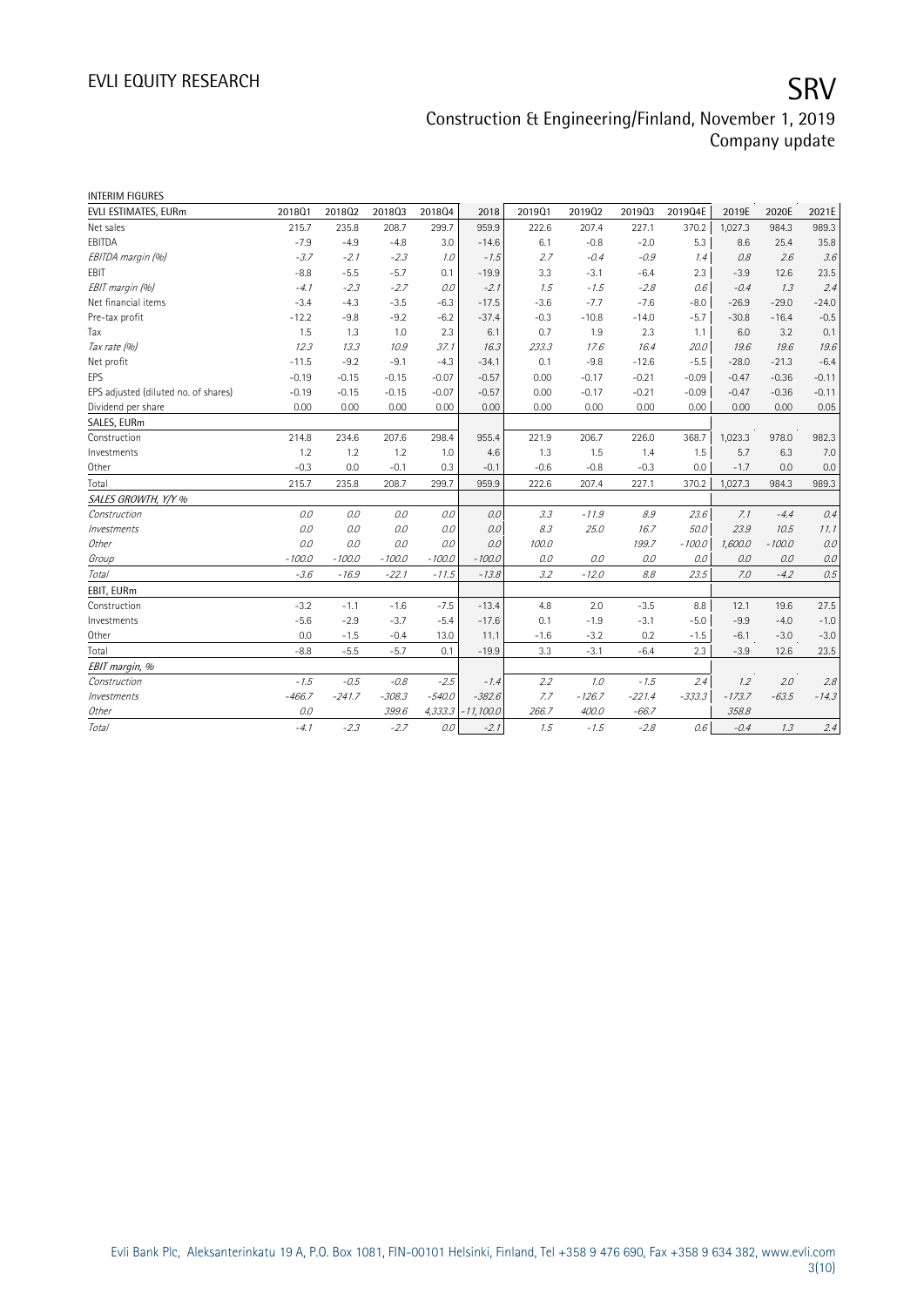| <b>INCOME STATEMENT, EURm</b>            | 2014           | 2015                    | 2016                | 2017           | 2018        | 2019E                   | 2020E       | 2021E       |
|------------------------------------------|----------------|-------------------------|---------------------|----------------|-------------|-------------------------|-------------|-------------|
| Sales                                    | 684.6          | 719.2                   | 884.0               | 1,114.1        | 959.9       | 1,027.3                 | 984.3       | 989.3       |
| Sales growth (%)                         | $0.8\,$        | 5.1                     | 22.9                | 26.0           | $-13.8$     | 7.0                     | $-4.2$      | 0.5         |
| EBITDA                                   | 26.9           | 28.0                    | 34.2                | 21.1           | $-14.6$     | 8.6                     | 25.4        | 35.8        |
| EBITDA margin (%)                        | 3.9            | 3.9                     | 3.9                 | 1.9            | $-1.5$      | $0.8\,$                 | 2.6         | 3.6         |
| Depreciation                             | $-2.1$         | $-3.5$                  | $-6.6$              | $-5.7$         | $-5.3$      | $-6.4$                  | $-6.9$      | $-6.6$      |
| EBITA                                    | 24.8           | 24.5                    | 27.6                | 15.4           | $-19.9$     | $-3.9$                  | 12.6        | 23.5        |
| Goodwill amortization / writedown        | 0.0            | 0.0                     | 0.0                 | 0.0            | 0.0         | 0.0                     | 0.0         | 0.0         |
| EBIT                                     | 24.8           | 24.5                    | 27.6                | 15.4           | $-19.9$     | $-3.9$                  | 12.6        | 23.5        |
| EBIT margin (%)                          | 3.6            | 3.4                     | 3.1                 | 1.4            | $-2.1$      | $-0.4$                  | 1.3         | 2.4         |
| Reported EBIT                            | 24.8           | 24.5                    | 27.6                | 15.4           | $-19.9$     | $-3.9$                  | 12.6        | 23.5        |
| EBIT margin (reported) (%)               | 3.6            | 3.4                     | 3.1                 | 1.4            | $-2.1$      | $-0.4$                  | 1.3         | 2.4         |
| Net financials                           | $-6.4$         | $-6.9$                  | $-11.3$             | $-10.7$        | $-17.5$     | $-26.9$                 | $-29.0$     | $-24.0$     |
| Pre-tax profit                           | 18.4           | 17.6                    | 16.3                | 4.7            | $-37.4$     | $-30.8$                 | $-16.4$     | $-0.5$      |
| Taxes                                    | $-3.6$         | $-3.6$                  | $-2.1$              | 1.2            | 6.1         | 6.0                     | 3.2         | 0.1         |
| Minority shares                          | $-0.2$         | 0.0                     | 0.0                 | 0.2            | 1.1         | 1.0                     | 1.0         | 1.0         |
| Net profit                               | 10.2           | 9.6                     | 9.2                 | 2.2            | $-34.1$     | $-28.0$                 | $-21.3$     | $-6.4$      |
| Cash NRIs                                | 0.0            | 0.0                     | 0.0                 | 0.0            | 0.0         | 0.0                     | 0.0         | 0.0         |
| Non-cash NRIs                            | 0.0            | 0.0                     | 0.0                 | 0.0            | 0.0         | 0.0                     | 0.0         | 0.0         |
| <b>BALANCE SHEET, EURm</b>               |                |                         |                     |                |             |                         |             |             |
| Assets                                   |                |                         |                     |                |             |                         |             |             |
| Fixed assets                             | 152            | 263                     | 295                 | 287            | 273         | 276                     | 256         | 256         |
| Goodwill                                 | $\overline{2}$ | $\overline{\mathbf{c}}$ | $\overline{2}$      | $\overline{2}$ | $\sqrt{2}$  | $\overline{\mathbf{c}}$ | $\sqrt{2}$  | $\sqrt{2}$  |
| Right of use assets                      | $\mathbf 0$    | $\mathbf 0$             | $\mathbb O$         | $\mathbf 0$    | 173         | 170                     | 162         | 163         |
| Inventory                                | 313            | 337                     | 400                 | 419            | 438         | 390                     | 374         | 376         |
| Receivables                              | 84             | 119                     | 122                 | 146            | 122         | 130                     | 125         | 153         |
| Liquid funds                             | 18             | 35                      | 55                  | 24             | 93          | 62                      | 59          | 79          |
| Total assets                             | 576            | 763                     | 883                 | 889            | 1,120       | 1,058                   | 1,006       | 1,057       |
| Liabilities                              |                |                         |                     |                |             |                         |             |             |
| Shareholder's equity                     | 179            | 231                     | 252                 | 240            | 191         | 176                     | 155         | 149         |
| Minority interest                        | 1              | 1                       | $-2$                | $-2$           | $-3$        | $-3$                    | $-3$        | $-3$        |
| Convertibles                             | 45             | 45                      | 45                  | 45             | 45          | 83                      | 83          | 83          |
| Lease liabilities                        | $\mathbf 0$    | $\mathbf 0$             | $\mathbf 0$         | $\mathbf{0}$   | 174         | 170                     | 162         | 163         |
| Deferred taxes                           | $\overline{2}$ | $\overline{2}$          | $\overline{4}$      | 5              | 5           | 5                       | 5           | 5           |
| Interest bearing debt                    | 225            | 266                     | 301                 | 321            | 375         | 331                     | 319         | 374         |
| Non-interest bearing current liabilities | 114            | 202                     | 253                 | 252            | 304         | 267                     | 256         | 257         |
| Other interest-free debt                 | $\mathbf 0$    | $\overline{4}$          | 14                  | 18             | 9           | 9                       | $9\,$       | $9\,$       |
| <b>Total liabilities</b>                 | 576            | 763                     | 883                 | 889            | 1,120       | 1,058                   | 1,006       | 1,057       |
| CASH FLOW, EURm                          |                |                         |                     |                |             |                         |             |             |
| + EBITDA                                 | 27             | 28                      | 34                  | 21             | $-15$       | $9\,$                   | 25          | 36          |
| - Net financial items                    | $-6$           | $-7$                    | $-11$               | $-11$          | $-17$       | $-27$                   | $-29$       | $-24$       |
| - Taxes                                  | $-4$           | $-3$                    | $-2$                | $\mathbf{0}$   | $-1$        | $-3$                    | 3           | $\mathbf 0$ |
| - Increase in Net Working Capital        | 39             | 29                      | $-15$               | $-44$          | 56          | 3                       | 10          | $-29$       |
| $+/-$ Other                              | $-13$          | $-3$                    | 15                  | $-14$          | $-3$        | $-3$                    | 16          | 79          |
| = Cash flow from operations              | 42             | 44                      | 21                  | $-48$          | 20          | $-22$                   | 26          | 63          |
| - Capex                                  | $-34$          | $-118$                  | $-13$               | $-13$          | $-2$        | 8                       | $-5$        | $-13$       |
| - Acquisitions                           | $\mathbf 0$    | $\mathbf 0$             | $\mathsf{O}\xspace$ | $\mathbf 0$    | $\mathbf 0$ | $\mathsf{O}\xspace$     | $\mathbf 0$ | $\mathbf 0$ |
| + Divestments                            | $\mathbf 0$    | $\mathbf 0$             | 0                   | $\mathbf 0$    | $\mathbf 0$ | $\mathbf 0$             | $\mathbf 0$ | $\mathbf 0$ |
| = Free cash flow                         | 8              | $-74$                   | 8                   | $-62$          | 18          | $-14$                   | 21          | 50          |
| +/- New issues/buybacks                  | $-3$           | 47                      | 15                  | $-8$           | $-12$       | 13                      | $\mathbf 0$ | $\mathbf 0$ |
| - Paid dividend                          | $-4$           | $-4$                    | $-6$                | $-6$           | $-4$        | $\mathbf 0$             | $\mathbf 0$ | $\mathbf 0$ |
| $+/-$ Other                              | $-72$          | 49                      | $\overline{2}$      | 45             | 67          | $-30$                   | $-23$       | $-30$       |
| Change in cash                           | $-72$          | 17                      | 20                  | $-31$          | 70          | $-31$                   | $-3$        | 20          |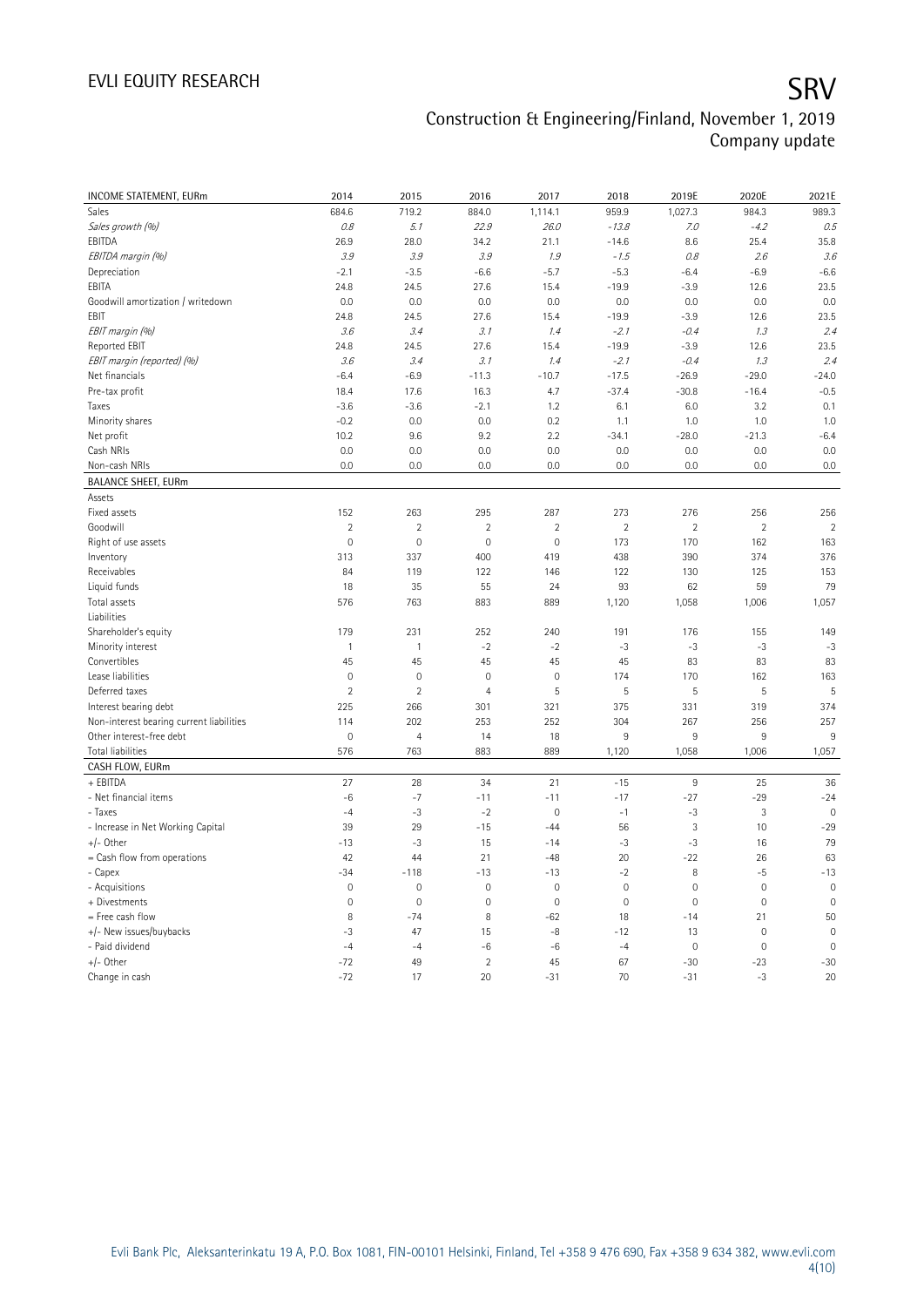| <b>KEY FIGURES</b>                             | 2015             | 2016         | 2017           | 2018          | 2019E         | 2020E         | 2021E         |
|------------------------------------------------|------------------|--------------|----------------|---------------|---------------|---------------|---------------|
| M-cap                                          | 184              | 322          | 214            | 101           | 78            | 78            | 78            |
| Net debt (excl. convertibles)                  | 231              | 246          | 298            | 456           | 439           | 423           | 458           |
| Enterprise value                               | 460              | 611          | 555            | 601           | 599           | 582           | 618           |
| Sales                                          | 719              | 884          | 1,114          | 960           | 1,027         | 984           | 989           |
| EBITDA                                         | 28               | 34           | 21             | $-15$         | 9             | 25            | 36            |
| EBIT                                           | 25               | 28           | 15             | $-20$         | $-4$          | 13            | 24            |
| Pre-tax                                        | 18               | 16           | 5              | $-37$         | $-31$         | $-16$         | $\mathbf{0}$  |
| Earnings                                       | 10               | $9\,$        | $\overline{2}$ | $-34$         | $-28$         | $-21$         | $-6$          |
| Equity book value (excl. minorities)           | 231              | 252          | 240            | 191           | 176           | 155           | 149           |
| Valuation multiples                            |                  |              |                |               |               |               |               |
| EV/sales                                       | 0.6              | 0.7          | 0.5            | 0.6           | 0.6           | 0.6           | 0.6           |
| EV/EBITDA                                      | 16.5             | 17.9         | 26.3           | $-41.1$       | 69.4          | 22.9          | 17.2          |
| EV/EBITA                                       | 18.8             | 22.2         | 36.1           | $-30.2$       | $-153.5$      | 46.3          | 26.3          |
| EV/EBIT                                        | 18.8             | 22.2         | 36.1           | $-30.2$       | $-153.5$      | 46.3          | 26.3          |
| EV/OCF                                         | 10.4             | 28.8         | $-11.5$        | 29.4          | $-27.2$       | 22.4          | 9.8           |
| EV/FCFF                                        | $-6.7$           | $-20.4$      | $-13.0$        | 17.8          | 67.2          | 13.9          | 8.3           |
| P/FCFE                                         | $-2.5$           | 40.1         | $-3.5$         | 5.6           | $-5.5$        | 3.8           | 1.6           |
| P/E                                            | 19.2             | 35.1         | 98.6           | $-3.0$        | $-2.8$        | $-3.7$        | $-12.2$       |
| P/B                                            | 0.8              | 1.3          | 0.9            | 0.5           | 0.4           | 0.5           | 0.5           |
| Target EV/EBITDA                               | 0.0              | 0.0          | $0.0\,$        | 0.0           | 69.1          | 22.8          | 17.2          |
| Target EV/EBIT                                 | 0.0              | 0.0          | $0.0$          | 0.0           | $-153.0$      | 46.2          | 26.2          |
| Target EV/FCF                                  | 0.0              | 0.0          | $0.0$          | 0.0           | $-41.7$       | 28.3          | 12.4          |
| Target P/B                                     | 0.0              | 0.0          | 0.0            | 0.0           | 0.4           | 0.5           | 0.5           |
| Target P/E                                     | 0.0              | 0.0          | 0.0            | 0.0           | $-2.8$        | $-3.6$        | $-12.1$       |
|                                                |                  |              |                |               |               |               |               |
| Per share measures<br>Number of shares         |                  |              |                |               |               |               |               |
|                                                | 59,325<br>59,325 | 59,500       | 59,500         | 59,581        | 59,581        | 59,581        | 59,581        |
| Number of shares (diluted)                     |                  | 59,500       | 59,500         | 59,581        | 59,581        | 59,581        | 59,581        |
|                                                |                  |              |                |               |               |               |               |
| EPS                                            | 0.16             | 0.15         | 0.04           | $-0.57$       | $-0.47$       | $-0.36$       | $-0.11$       |
| Operating cash flow per share                  | 0.74             | 0.36         | $-0.81$        | 0.34          | $-0.37$       | 0.44          | 1.05          |
| Free cash flow per share                       | $-1.25$          | 0.14         | $-1.04$        | 0.30          | $-0.24$       | 0.34          | 0.83          |
| Book value per share                           | 3.90             | 4.25         | 4.03           | 3.21          | 2.96          | 2.60          | 2.49          |
| Dividend per share                             | 0.10             | 0.10         | 0.06           | 0.00          | 0.00          | 0.00          | 0.05          |
| Dividend payout ratio, %                       | 61.8             | 64.5         | 164.3          | 0.0           | 0.0           | 0.0           | $-46.6$       |
| Dividend yield, %                              | 3.2              | 1.8          | 1.7            | 0.0           | 0.0           | 0.0           | 3.8           |
| FCF yield, %                                   | $-40.4$          | 2.5          | $-28.8$        | 17.9          | $-18.3$       | 26.3          | 63.6          |
| Efficiency measures                            |                  |              |                |               |               |               |               |
| <b>ROE</b>                                     | 4.7              | 3.8          | 0.9            | $-15.8$       | $-15.2$       | $-12.9$       | $-4.2$        |
| <b>ROCE</b>                                    | 5.1              | 5.2          | 3.5            | $-2.1$        | 0.5           | 2.5           | 4.0           |
| Financial ratios                               |                  |              |                |               |               |               |               |
| Inventories as % of sales                      | 46.8             | 45.3         | 37.6           | 45.7          | 38.0          | 38.0          | 38.0          |
| Receivables as % of sales                      | 16.6             | 13.7         | 13.1           | 12.7          | 12.7          | 12.7          | 15.5          |
| Non-interest bearing liabilities as % of sales | 28.1             | 28.7         | 22.7           | 31.7          | 26.0          | 26.0          | 26.0          |
| NWC/sales, %                                   | 35.2             | 30.4         | 28.0           | 26.7          | 24.7          | 24.7          | 27.5          |
| Operative CAPEX/sales, %                       | 16.5             | 1.5          | 1.2            | 0.2           | $-0.8$        | 0.6           | 1.3           |
| CAPEX/sales (incl. acquisitions), %            | 16.5             | 1.5          | 1.2            | 0.2           | $-0.8$        | 0.6           | 1.3           |
| FCFF/EBITDA                                    | $-2.5$           | $-0.9$       | $-2.0$         | $-2.3$        | 1.0           | 1.6           | 2.1           |
| Net debt/EBITDA, book-weighted                 | 8.2              | 7.2          | 14.1           | $-31.2$       | 50.9          | 16.6          | 12.8          |
| Debt/equity, market-weighted                   | 1.4              | 0.9          | 1.5            | 3.7           | 4.2           | 4.1           | 4.8           |
| Equity ratio, book-weighted<br>Gearing, %      | 39.7<br>83.2     | 36.1<br>83.4 | 35.5<br>105.0  | 23.6<br>195.1 | 27.6<br>171.2 | 26.8<br>179.7 | 24.6<br>200.4 |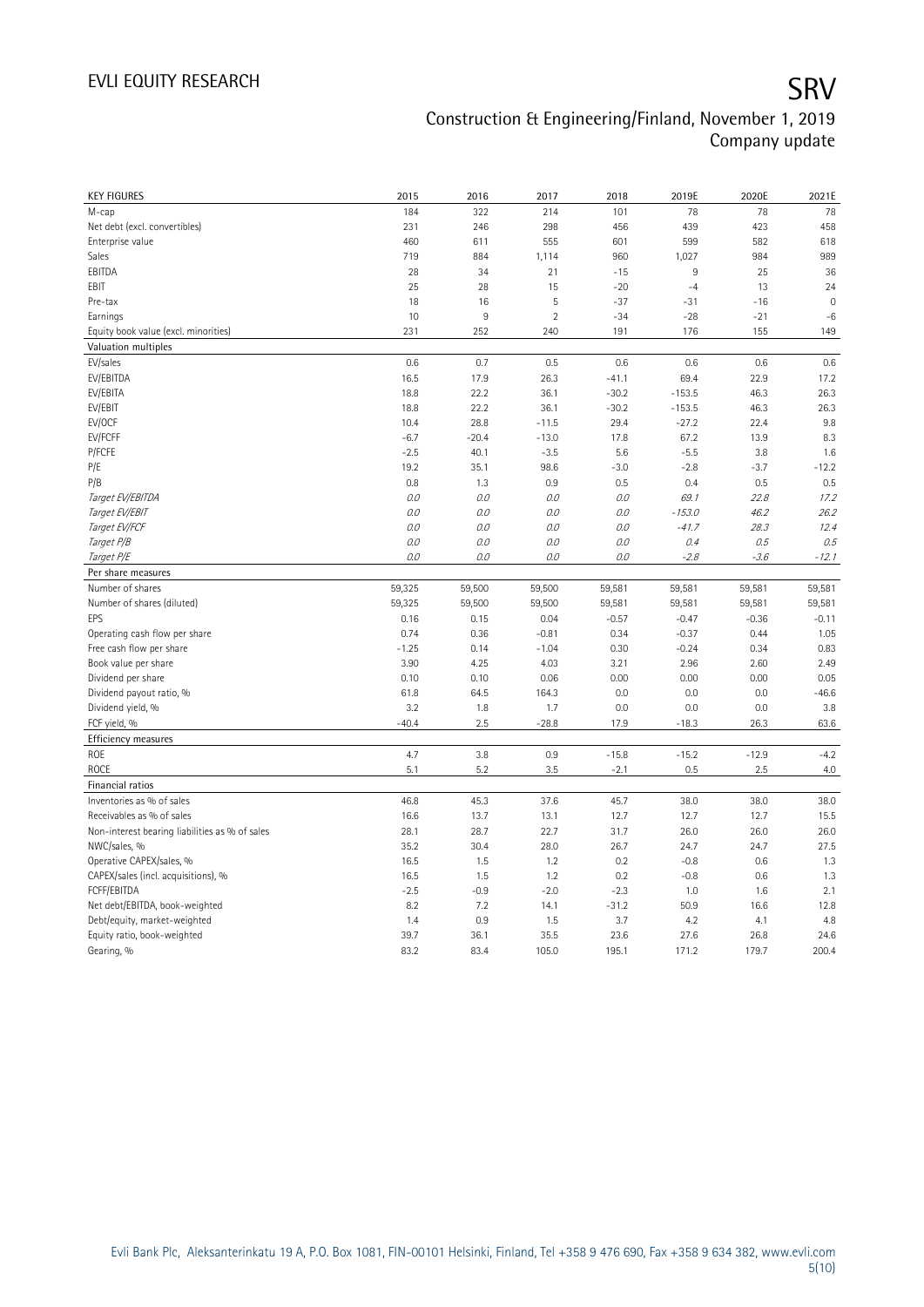COMPANY DESCRIPTION: SRV is a Finnish project management contractor who develops and builds commercial and business premises, residential units as well as infrastructure and logistics projects. The company operates in Finland and Russia.

### INVESTMENT CASE:

| <b>OWNERSHIP STRUCTURE</b>                 | <b>SHARES</b> | <b>EURm</b> | 0/0   |
|--------------------------------------------|---------------|-------------|-------|
| Kolpi Investments Oy                       | 11,505,457    | 15.072      | 19.3% |
| Kokkila Timo Tapani                        | 7,617,216     | 9.979       | 12.8% |
| Kokkila Tuomas                             | 6,494,422     | 8.508       | 10.9% |
| Kokkila Lauri                              | 6,494,422     | 8.508       | 10.9% |
| Tiiviste-Group Oy                          | 6,411,821     | 8.399       | 10.8% |
| Nordea Life Insurance Finland Ltd.         | 1,725,685     | 2.261       | 2.9%  |
| The State Pension Fund                     | 1,170,000     | 1.533       | 2.0%  |
| Ilmarinen Mutual Pension Insurance Company | 962,822       | 1.261       | 1.6%  |
| SRV Yhtiöt Oyj                             | 918,599       | 1.203       | 1.5%  |
| OP-Suomi Value fund                        | 716,666       | 0.939       | 1.2%  |
| Ten largest                                | 44,017,110    | 57.662      | 74%   |
| Residual                                   | 15,563,866    | 20.389      | 26%   |
| Total                                      | 59,580,976    | 78.051      | 100%  |

| I EARNINGS CALENDAR |                       |
|---------------------|-----------------------|
| February 06, 2020   | FY 2019 Results       |
| April 29, 2020      | Q1 report             |
| July 21, 2020       | Q <sub>2</sub> report |
|                     |                       |
| <b>OTHER EVENTS</b> |                       |
|                     |                       |

| COMPANY MISCELLANEOUS |                            |
|-----------------------|----------------------------|
| CEO: Saku Sipola      | Tarvonsalmenkatu 15, Espoo |
| CFO: Ilkka Pitkänen   | Tel: +358 20 145 5200      |
| IR:                   |                            |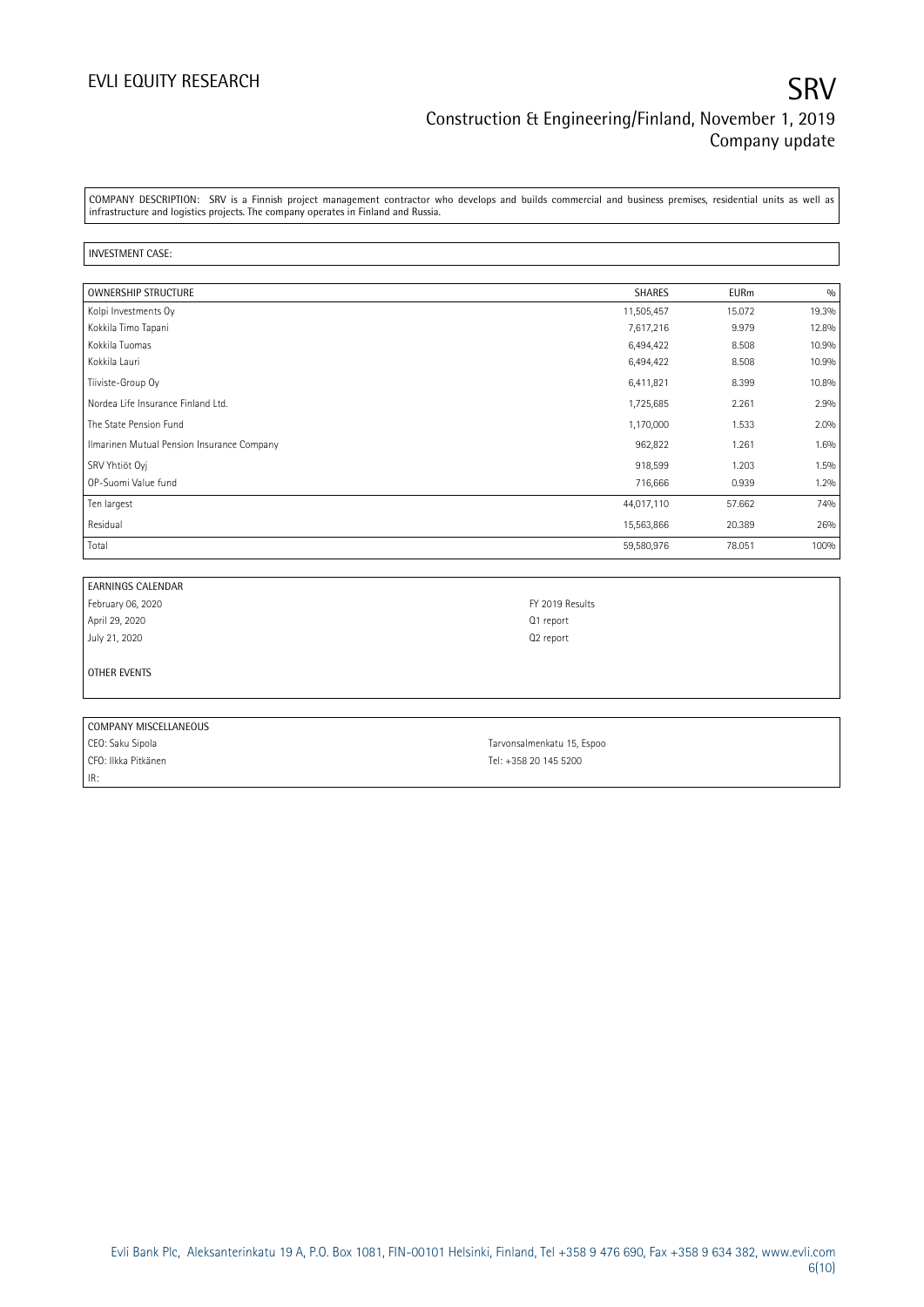DEFINITIONS

| P/E                                                                                                                                 | EPS                                                                                                   |
|-------------------------------------------------------------------------------------------------------------------------------------|-------------------------------------------------------------------------------------------------------|
| Price per share                                                                                                                     |                                                                                                       |
| Earnings per share                                                                                                                  | Profit before extraord. items and taxes-income taxes + minority interest<br>Number of shares          |
|                                                                                                                                     |                                                                                                       |
| P/BV                                                                                                                                | <b>DPS</b>                                                                                            |
|                                                                                                                                     |                                                                                                       |
| Price per share                                                                                                                     | Dividend for the financial period per share                                                           |
| Shareholders' equity + taxed provisions per share                                                                                   |                                                                                                       |
|                                                                                                                                     |                                                                                                       |
| Market cap                                                                                                                          | OCF (Operating cash flow)                                                                             |
|                                                                                                                                     |                                                                                                       |
| Price per share * Number of shares                                                                                                  | EBITDA - Net financial items - Taxes - Increase in working                                            |
|                                                                                                                                     | capital - Cash NRIs ± Other adjustments                                                               |
|                                                                                                                                     |                                                                                                       |
| EV (Enterprise value)                                                                                                               | FCF (Free cash flow)                                                                                  |
|                                                                                                                                     |                                                                                                       |
| Market cap + net debt + minority interest at market value $-$<br>share of associated companies at market value                      | Operating cash flow - operative CAPEX - acquisitions + divestments                                    |
|                                                                                                                                     |                                                                                                       |
|                                                                                                                                     |                                                                                                       |
| EV/Sales                                                                                                                            | FCF yield, %                                                                                          |
|                                                                                                                                     |                                                                                                       |
| Enterprise value<br>Sales                                                                                                           | Free cash flow                                                                                        |
|                                                                                                                                     | Market cap                                                                                            |
| EV/EBITDA                                                                                                                           | Operative CAPEX/sales                                                                                 |
|                                                                                                                                     |                                                                                                       |
| Enterprise value                                                                                                                    | Capital expenditure - divestments - acquisitions                                                      |
| Earnings before interest, tax, depreciation and amortization                                                                        | Sales                                                                                                 |
|                                                                                                                                     |                                                                                                       |
| EV/EBIT                                                                                                                             | Net working capital                                                                                   |
|                                                                                                                                     |                                                                                                       |
| Enterprise value<br>Operating profit                                                                                                | Current assets - current liabilities                                                                  |
|                                                                                                                                     |                                                                                                       |
| Net debt                                                                                                                            | Capital employed/Share                                                                                |
|                                                                                                                                     |                                                                                                       |
| Interest bearing debt - financial assets                                                                                            | Total assets - non-interest bearing debt                                                              |
|                                                                                                                                     | Number of shares                                                                                      |
| Total assets                                                                                                                        | Gearing                                                                                               |
|                                                                                                                                     |                                                                                                       |
| Balance sheet total                                                                                                                 | Net debt                                                                                              |
|                                                                                                                                     | Equity                                                                                                |
|                                                                                                                                     |                                                                                                       |
| Div yield, %                                                                                                                        | Debt/Equity, %                                                                                        |
|                                                                                                                                     |                                                                                                       |
| Dividend per share<br>Price per share                                                                                               | Interest bearing debt                                                                                 |
|                                                                                                                                     | Shareholders' equity + minority interest + taxed provisions                                           |
|                                                                                                                                     |                                                                                                       |
| Payout ratio, %                                                                                                                     | Equity ratio, %                                                                                       |
|                                                                                                                                     |                                                                                                       |
| Total dividends                                                                                                                     |                                                                                                       |
| Earnings before extraordinary items and taxes - income taxes + minority interest                                                    | Shareholders' equity $+$ minority interest $+$ taxed provisions<br>Total assets - interest-free loans |
|                                                                                                                                     |                                                                                                       |
|                                                                                                                                     |                                                                                                       |
| ROCE, %                                                                                                                             | CAGR, %                                                                                               |
|                                                                                                                                     |                                                                                                       |
| Profit before extraordinary items + interest expenses+ other financial costs                                                        | Cumulative annual growth rate = Average growth per year                                               |
| Balance sheet total - non-interest bearing debt (average)                                                                           |                                                                                                       |
| ROE, %                                                                                                                              |                                                                                                       |
|                                                                                                                                     |                                                                                                       |
|                                                                                                                                     |                                                                                                       |
| Profit before extraordinary items and taxes - income taxes<br>Shareholder's equity + minority interest + taxed provisions (average) |                                                                                                       |
|                                                                                                                                     |                                                                                                       |
|                                                                                                                                     |                                                                                                       |
|                                                                                                                                     |                                                                                                       |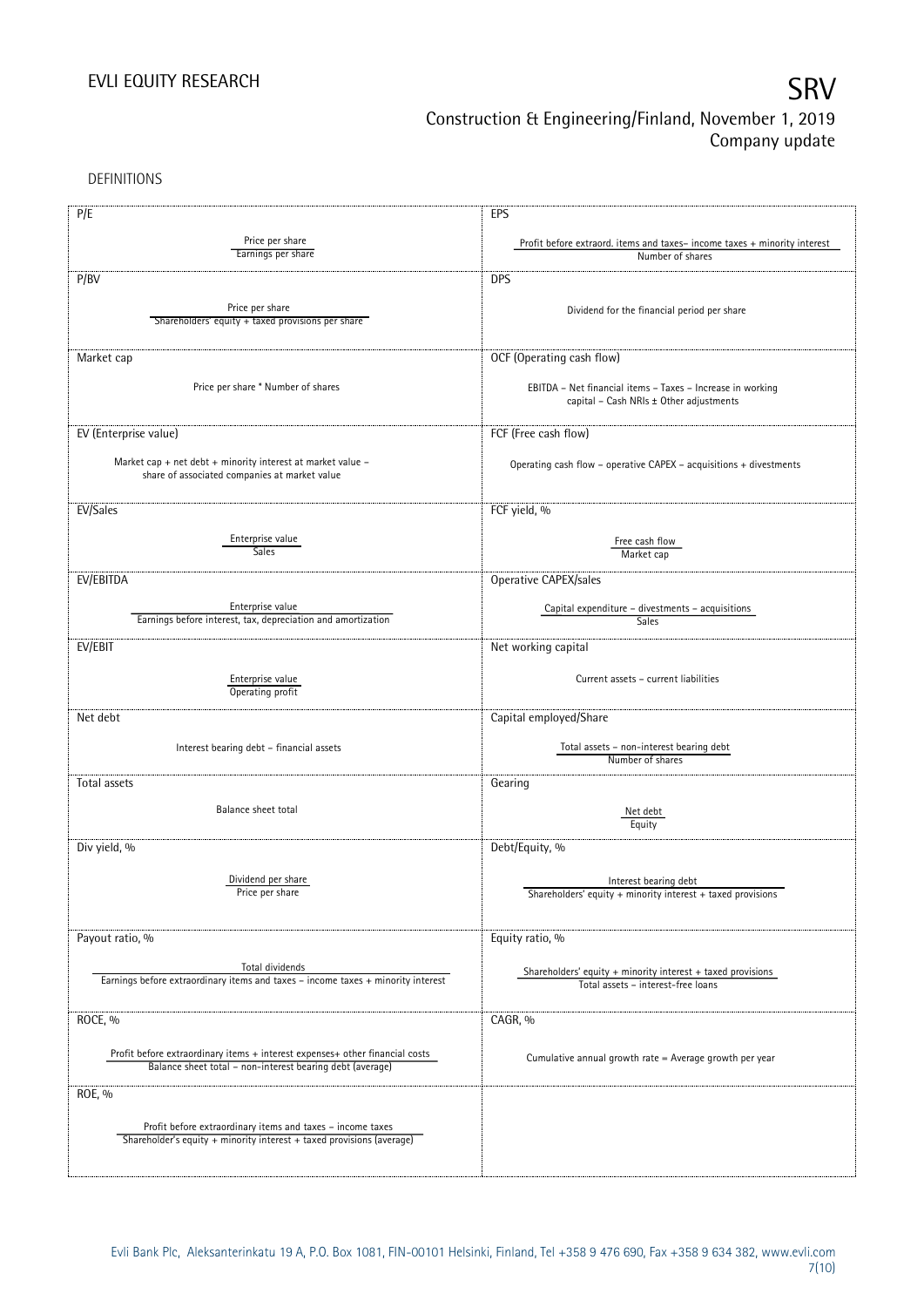### EVLI EQUITY RESEARCH SRV Construction & Engineering/Finland, November 1, 2019 Company update

### Important Disclosures

Evli Research Partners Plc ("ERP") uses 12-month target prices. Target prices are defined by utilizing analytical techniques based on financial theory including (but not limited to) discounted cash flow analysis and comparative valuation. The selection of valuation methods depends on different circumstances. Target prices may be altered on the basis of new information coming to light in the underlying company or changes in interest rates, changes in foreign exchange rates, other securities prices or market indices or outlook for the aforementioned factors or other factors that may change the conditions of financial markets. Recommendations and changes by analysts are available at Analysts' recommendati[ons and ratings revisions.](https://research.evli.com/JasperAllModels.action?authParam=key;461&authParam=x;G3rNagWrtf7K&authType=3) Investment recommendations are defined as follows: Target price compared to share price Recommendation < -10 % SELL  $-10 - (+10) \%$  HOL<br>  $> 10 \%$  BUY  $> 10\%$ ERP's investment recommendation of the analyzed company is updated at least 2 timer per year. 60% 53% 50%



The graph above shows the distribution of ERP's recommendations of companies under coverage in 1st of February 2019. If recommendation is not given, it is not mentioned here.

### Name(s) of the analyst(s): Salokivi

This research report has been prepared by Evli Research Partners Plc ("ERP" or "Evli Research"). ERP is a subsidiary of Evli Bank Plc. Production of the investment recommendation has been concluded on 1.11.2019, 8:30. This report has been published on 1.11.2019, 8:45.

None of the analysts contributing to this report, persons under their guardianship or corporations under their control have a position in the shares of the company or related securities.

The date and time for any price of financial instruments mentioned in the recommendation refer to the previous trading day's closing price(s) unless otherwise stated in the report.

Each analyst responsible for the content of this report assures that the expressed views accurately reflect the personal views of each analyst on the covered companies and securities. Each analyst assures that (s)he has not been, nor are or will be, receiving direct or indirect compensation related to the specific recommendations or views contained in this report.

Companies in the Evli Group, affiliates or staff of companies in the Evli Group, may perform services for, solicit business from, hold long or short positions in, or otherwise be interested in the investments (including derivatives) of any company mentioned in the publication or report.

Neither ERP nor any company within the Evli Group have managed or co-managed a public offering of the company's securities during the last 12 months prior to, received compensation for investment banking services from the company during the last 12 months prior to the publication of the research report.

ERP may pursue an assignment from the issuer(s) of the financial instruments mentioned in the recommendation or this report. These assignments may have a limited economic or financial impact on ERP and/or Evli. Under such assignments ERP may perform services including, but not limited to, arranging investor meetings or –events, investor relations communication advisory and production of research material.

ERP has signed an agreement with the issuer of the financial instruments mentioned in the recommendation, which includes production of research reports. This assignment has a limited economic and financial impact on ERP and/or Evli. Under the assignment ERP performs services including, but not limited to, arranging investor meetings or –events, investor relations communication advisory and production of research material.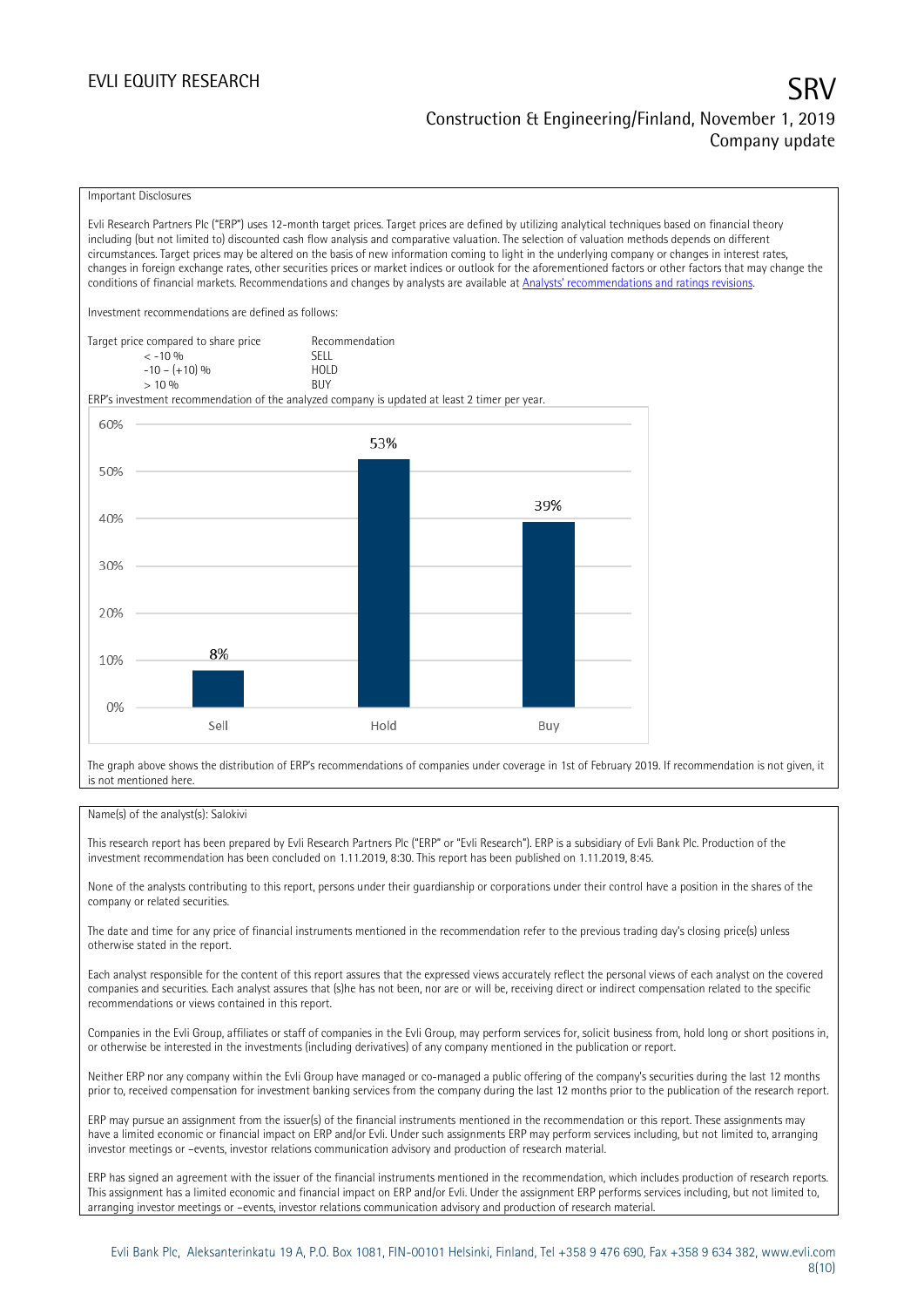ERP or another company within the Evli Group does not have an agreement with the company to perform market making services.

For the prevention and avoidance of conflicts of interests with respect to this report, there is an information barrier (Chinese wall) between Investment Research and Corporate Finance units concerning unpublished investment banking services to the company. The remuneration of the analyst(s) is not tied directly or indirectly to investment banking transactions performed by Evli Bank Plc or any company within Evli Group.

This report has not been disclosed to the company prior to its dissemination.

This report is provided and intended for informational purposes only and may not be used or considered under any circumstances as an offer to sell or buy any securities or as advice to trade any securities.

This report is based on sources ERP considers to be correct and reliable. The sources include information providers Reuters and Bloomberg, stock-exchange releases from the companies and other company news, Statistics Finland and articles in newspapers and magazines. However, ERP does not guarantee the materialization, correctness, accuracy or completeness of the information, opinions, estimates or forecasts expressed or implied in the report. In addition, circumstantial changes may have an influence on opinions and estimates presented in this report. The opinions and estimates presented are valid at the moment of their publication and they can be changed without a separate announcement. Neither ERP nor any company within the Evli Group are responsible for amending, correcting or updating any information, opinions or estimates contained in this report. Neither ERP nor any company within the Evli Group will compensate any direct or consequential loss caused by or derived from the use of the information represented in this publication.

All information published in this report is for the original recipient's private and internal use only. ERP reserves all rights to the report. No part of this publication may be reproduced or transmitted in any form or by any means, electronic, mechanical, photocopying, recording or otherwise, or stored in any retrieval system of any nature, without the written permission of ERP.

This report or its copy may not be published or distributed in Australia, Canada, Hong Kong, Japan, New Zealand, Singapore or South Africa. The publication or distribution of this report in certain other jurisdictions may also be restricted by law. Persons into whose possession this report comes are required to inform themselves about and to observe any such restrictions.

Evli Bank Plc is not registered as a broker-dealer with the U. S. Securities and Exchange Commission ("SEC"), and it and its analysts are not subject to SEC rules on securities analysts' certification as to the currency of their views reflected in the research report. Evli Bank is not a member of the Financial Industry Regulatory Authority ("FINRA"). It and its securities analysts are not subject to FINRA's rules on Communications with the Public and Research Analysts and Research Reports and the attendant requirements for fairness, balance and disclosure of potential conflicts of interest. This research report is only being offered in U.S. by Auerbach Grayson & Company, LLC (Auerbach Grayson) to Major U.S. Institutional Investors and is not available to, and should not be used by, any U.S. person or entity that is not a Major U.S. Institutional Investor. Auerbach Grayson is a broker-dealer registered with the U.S. Securities and Exchange Commission and is a member of the FINRA. U.S. entities seeking more information about any of the issuers or securities discussed in this report should contact Auerbach Grayson. The securities of non-U.S. issuers may not be registered with or subject to SEC reporting and other requirements.

ERP is not a supervised entity but its parent company Evli Bank Plc is supervised by the Finnish Financial Supervision Authority.